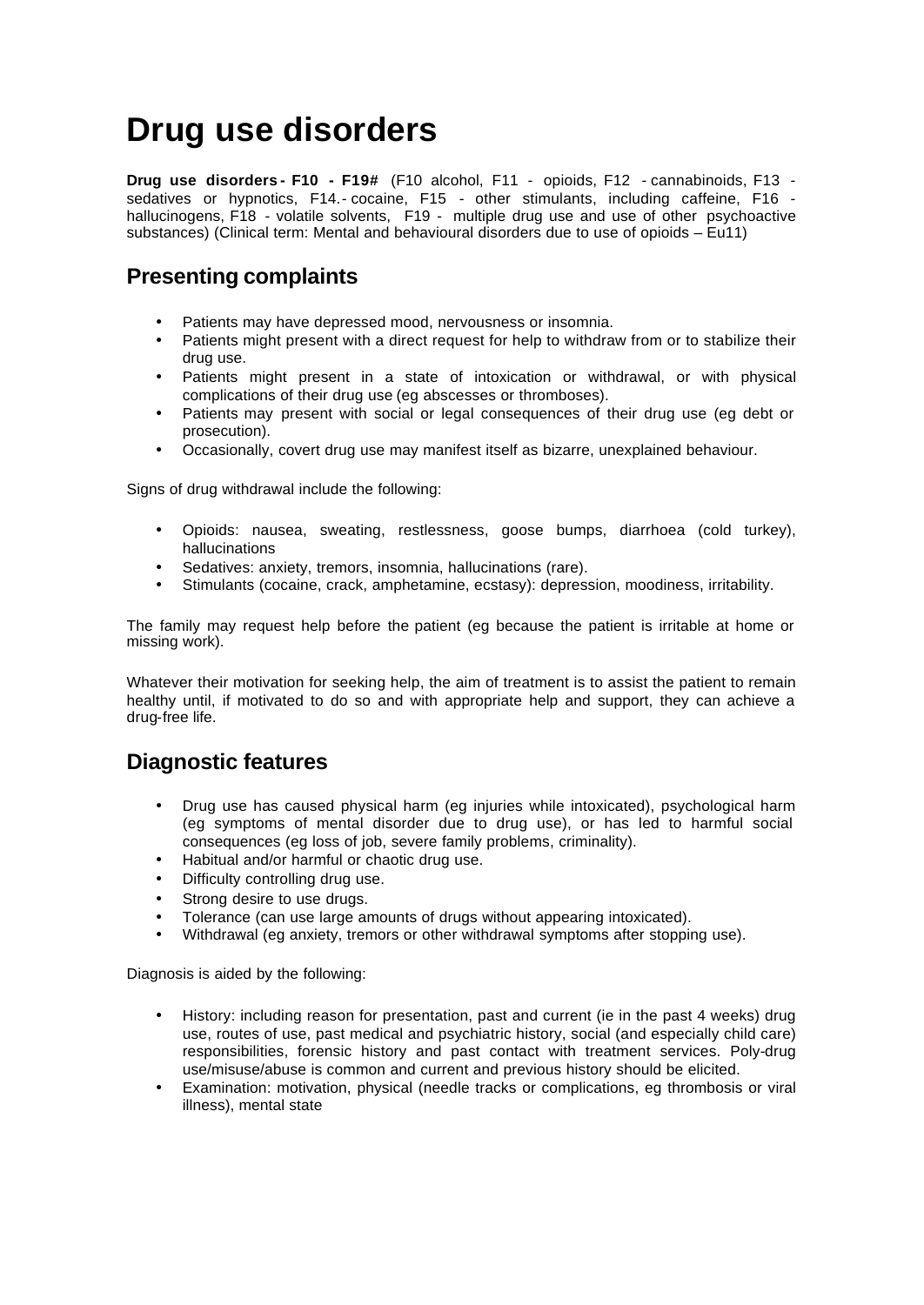• Investigations (haemoglobin, LFTs including gamma-glutamyl transferase [GGT], urine drug screen, Hepatitis B and C).

## **Differential diagnosis and co-existing conditions**

- Alcohol misuse F10 often co-exists. Poly-drug use is very common.
- Symptoms of anxiety or depression may also occur with heavy drug use. If these continue after a period of abstinence (eg about two to three weeks), see Depression - F32#, Generalized anxiety - F41.1 and Phobic disorders - F40.
- Psychotic disorders F23, F20#.
- Acute organic syndromes.
- Presentation of other psychiatric disorders should trigger inquiry about alcohol and drug misuse history.

# **Essential information for patient and family**

- Drug misuse can be a chronic behavioural disorder. Controlling or stopping use often requires several attempts. Relapse is common.
- Abstinence should be seen as the long-term goal. Harm reduction (especially reducing intravenous drug use) might be a more realistic goal in the short- to medium-term.
- Stopping or reducing drug use can result in psychological, social and physical benefits.
- Using some drugs during pregnancy risks harming the baby (ref 100).
- For intravenous drug-users, there is a risk of contracting and/or transmitting HIV infection, hepatitis or other infections carried by body fluids. Discuss appropriate precautions (eg use condoms and do not share needles, syringes, spoons, water or any other injecting equipment).

#### **References**

**100** Kaltenbach K, Finnegan L. Children of maternal substance misusers. Curr Opin Psychiatry 1997, 10: 220-224. Most harm to children is indirect, for example via ill health of the mother, poor antenatal care or cigarette smoking. There is a smaller risk of direct harm caused by heroin growth retardation - and cocaine and amphetamines.

# **General management and advice to patient and family**

Advice should be given according to the patient's motivation and willingness to change (ref 101). For many patients with chronic, relapsing opioid dependence, the treatment of choice is maintenance on long-acting opioids (ref 102).

In assessing patients with alcohol or other type of addictive behaviour, the framework of cycles of change can be helpful in assessing the patient's readiness for change. A patient may be:

- pre-contemplative, ie not considering any change
- contemplative, ie considering change or prepared to change behaviour, or
- in an action phase where they are actually in the process of change.

Of course, because of the relapsing nature of these disorders, patients may shift from an action phase back to a pre-contemplative phase and then move through the phases of change. Assessment can be a prompt for some to move into a contemplative or action phase.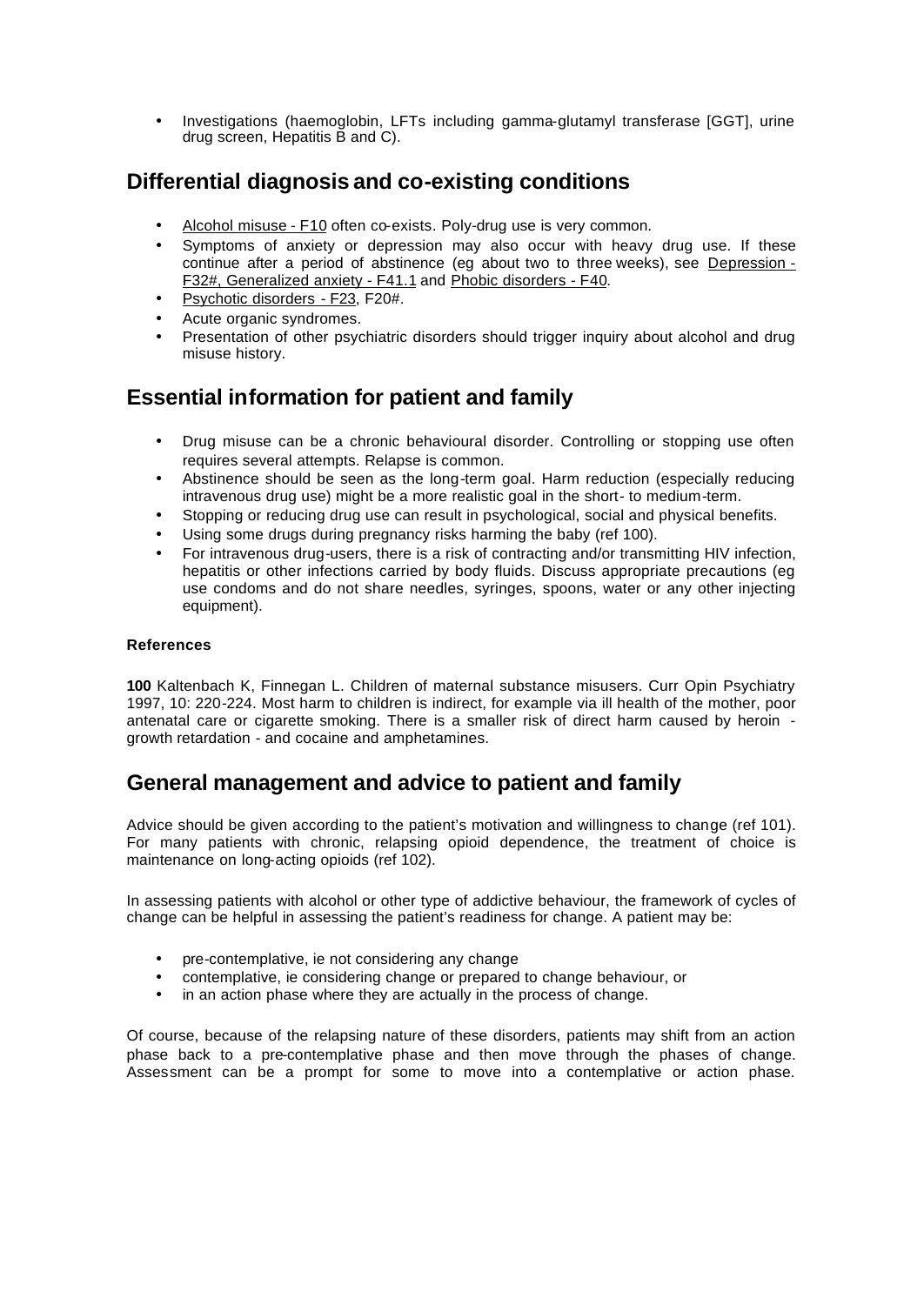#### **For all patients:**

- Discuss costs and benefits of drug use from the patient's perspective.
- Feedback information about health risks, including the results of investigations.
- Emphasize personal responsibility for change.
- Give clear advice to change.
- Assess and manage physical health problems (eg anaemia, chest problems) and nutritional deficiencies.
- Consider options for problem-solving, or targeted counselling, to deal with life problems related to drug use.
- Goal setting needs to be negotiated and matched to individual needs and assessment, as well as overall pattern of drinking and dependence.

#### **For patients not willing to stop or change drug use now:**

- Do not reject or blame.
- Advise on harm-reduction strategies (eg if the patient is injecting, advise on needle exchange, not injecting alone, not mixing alcohol, benzodiazepines and opiates) (see Harm minimization).
- Clearly point out medical, psychological and social problems caused by drugs.
- Make a future appointment to re-assess health (eg well-woman checks, immunization) and discuss drug use.

#### **If reducing drug use is a reasonable goal (or if a patient is unwilling to quit):**

- Negotiate a clear goal for decreased use and regularly review progress.
- Discuss strategies to avoid or cope with high-risk situations (eg social situations, stressful events).
- Introduce self-monitoring procedures (eg diary of drug use) (see Drug use diary) and safer drug-use behaviours (eg time restrictions, slowing down rate of use).
- It is useful to set agreed rights and responsibilities for both patient and healthcare team. This may include a contract, which you both sign, clearly setting out your and the patient's responsibilities and the consequences of non-adherence.
- Consider options for referral to appropriate statutory or voluntary services for increased support, eg counselling and/or rehabilitation.

#### **If maintenance on substitute drugs is considered a reasonable goal (or if a patient is unwilling to quit):**

- Negotiate a clear goal for less harmful behaviour. Help the patient develop a hierarchy of aims (eg reducing injecting behaviour, stopping illicit use and maintenance on prescribed, substitute drugs).
- Discuss strategies to avoid or cope with high-risk situations (eg social situations or stressful events).
- Consider withdrawal symptoms and how to avoid or reduce them. Provide information on the recognition and management of methadone toxicity.
- Consider options for referral to appropriate statutory or voluntary (including NAO services) for increased support, eg counselling and/or rehabilitation.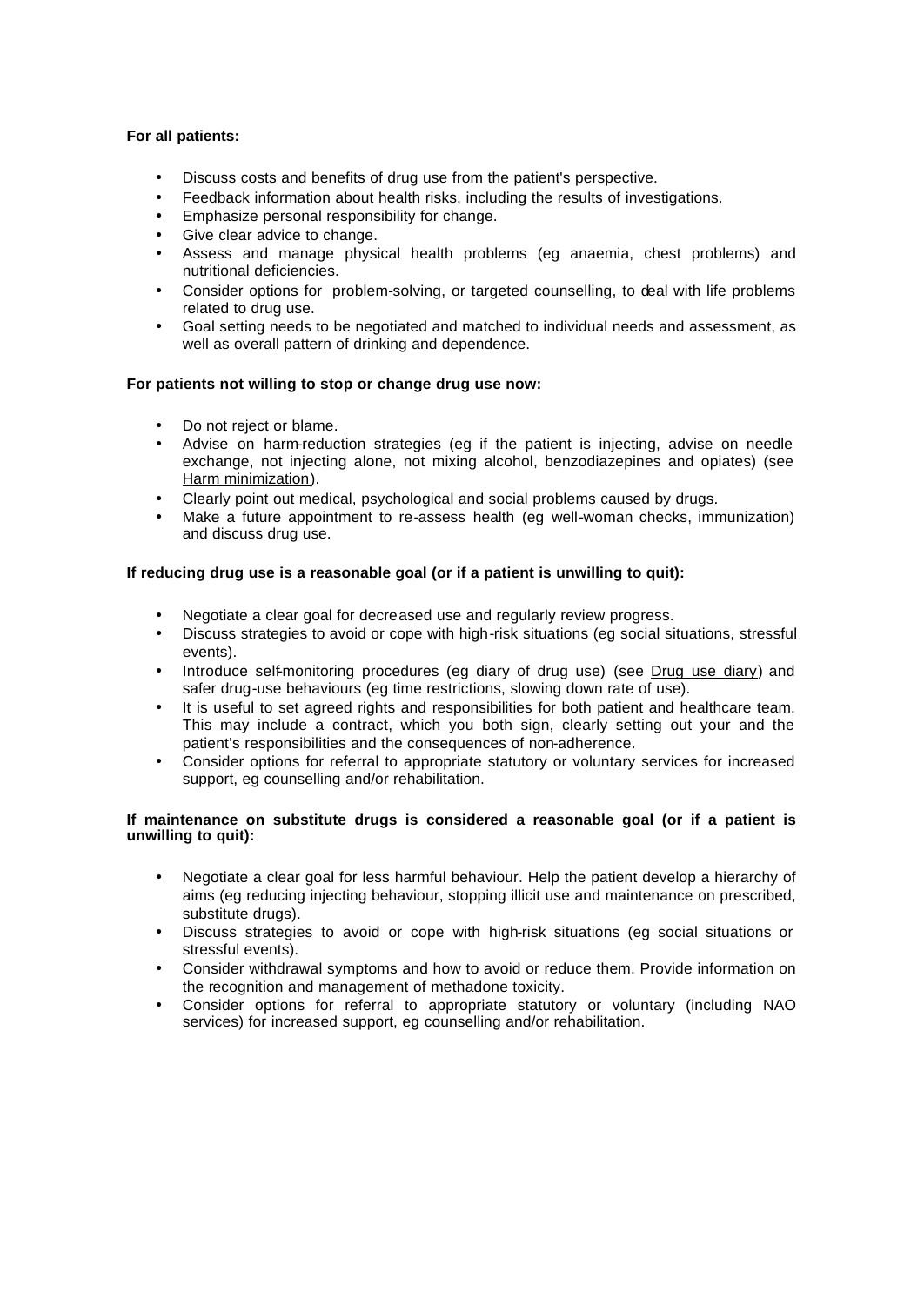#### **For patients willing to stop now:**

- Set a definite day to quit.
- Consider withdrawal symptoms and how to manage them.
- Emphasize importance of planning ahead to cope with difficulties (see below). If patient is unclear what their coping strategies are, consider deferring 'quit date' and work on coping strategies.
- Discuss strategies to avoid or cope with high-risk situations (eg social situations or stressful events).
- Make specific plans to avoid drug use (eg how to respond to friends who still use drugs).
- Identify family or friends who will support stopping drug use.
- Consider options for referral to appropriate statutory or voluntary (including NAO services) for increased support, eg counselling or rehabilitation or both.

#### **For patients who do not succeed or who relapse:**

- Identify and give credit for any success.
- Discuss situations which led to relapse.
- Return to earlier steps.

Self-help organizations are often helpful (see Resources for patients and families)

#### **References**

**101** Miller W, Rollnick S. Motivational Interviewing: Preparing People to Change Addictive Behaviour. New York: Guilford Press, 1991. (AV)

**102a** Gossop M, Stewart D, Marsden J. NTORS at One Year: The National Treatment Outcome Research Study. Change in Substance Use, Health and Criminal Behaviour One Year After Intake. London: Department of Health, 1998. (A1)

**102b** Ward J, Mattick R, Hall W. Maintenance Treatment and Other Opioid Replacement Therapies. London: Harwood Academic Press, 1997.

**102c** Jeffries V, Gabbay M, Carnwath T. Treatments for Opiate Users in Primary Care. Monograph for Enhancing Shared Care Project, Chapel Road, Sale, Manchester M33 7FD, UK.

### **Medication**

To withdraw a patient from benzodiazepines, convert to a long-acting drug such as diazepam and reduce gradually (eg by 2 mg a fortnight) over a period of two to six months (BNF section 4.1). Benzodiazepine prescribing should be undertaken with caution, and long-term prescribing is now rarely initiated (ref 103,104).

Withdrawal from stimulants or cocaine is distressing and may require medical supervision under a shared-care scheme.

Both long-term maintenance of a patient on substitute opiates (eg methadone) and withdrawal from opiates should be done as part of a shared-care scheme (ref 105). A multidisciplinary approach is essential and should include drug counselling/therapy (ref 106) and possible future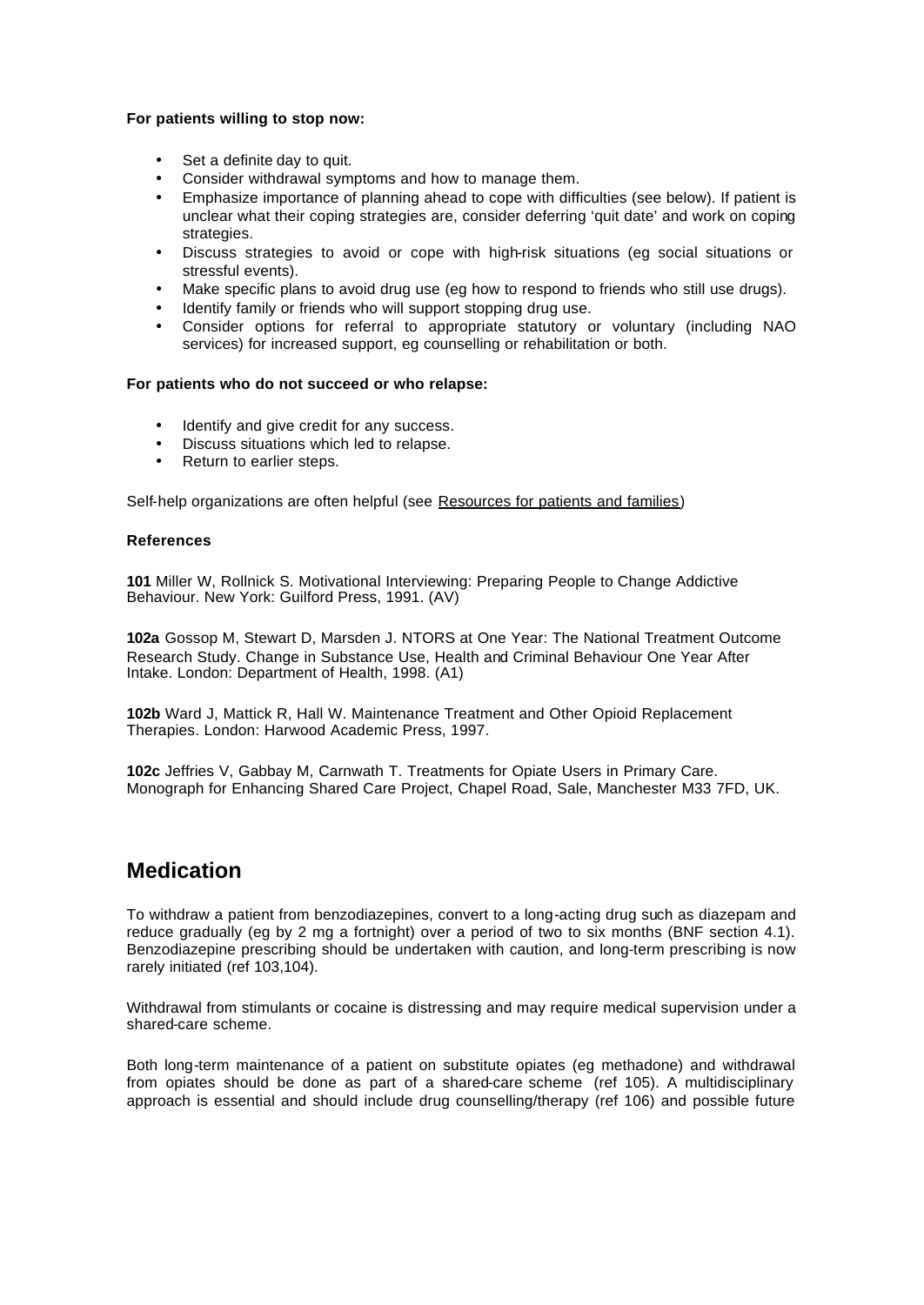rehabilitation needs (ref 107). The doctor signing the prescription is solely responsible for prescribing; this cannot be delegated. Doctors prescribing methadone should be familiar with the Department of Health's document entitled Drug Misuse and Dependence: Guidelines on Clinical Management (ref 108).

- Careful assessment, including urine or saliva analysis and, where possible, dose assessment is essential before prescribing any substitute medication, including methadone. Dosages will depend on the results of this assessment.
- For long-term maintenance or stabilization prior to gradual withdrawal, the dose should be titrated up to that needed both to block withdrawal symptoms and block craving for opiates (ref 109).
- For gradual withdrawal, after a period of stabilization, the drug can be slowly tapered (eg by 5 mg a fortnight).
- Daily dispensing (using blue FP 10 prescription forms) and, where available, supervised ingestion are recommended, especially in the first three months of treatment. Record exact details of the prescription, frequency and chemist in case the patient presents to a colleague.
- In the UK, Methadone Mixture BNF at 1 mg/ml is the most often-used substitute medication for opioid addiction (ref 110) (BNF section 4.10). Newer drugs have become available (eg buprenorphine [ref 111]) and can be considered as alternatives to methadone.
- Withdrawal from opiates for patients whose drug use is already well controlled can be managed with lofexidine (ref 112,113) (BNF section 4.10).
- Wherever possible, treatment should be undertaken in the context of shared care.

#### **References**

**103** Lader M, Russell J. Guidelines for the prevention and treatment of benzodiazepine dependence: summary of a report from the Mental Health Foundation. Addiction 1993, 88(12): 1707-1708.

**104** Royal College of Psychiatrists. Benzodiazepines: Risks, Benefits and Dependence - A Re-Evaluation. London: The Royal College of Psychiatrists, UK. URL http://www.rcpsych.ac.uk/publications/cr/cr59.htm.

**105** The Task Force to Review Services for Drug Misusers. Report of an Independent Review of Drug Treatment Services in England. London: DoH, 1995.

**106** American Psychiatric Association. Practice Guidelines: Substance Use Disorders. Washington DC, 1996. (BII) This publication reports a large randomized controlled trial replicated in a controlled trial comparing drug counselling, drug counselling plus supportive psychotherapy, and drug counselling plus cognitive behaviour therapy for methadone maintenance patients. Those with moderate to high depression or other psychiatric symptoms did better with either therapy in addition to drug counselling. For patients with low levels of psychiatric symptoms, all three treatments were equally effective.

**107** Khantzian E. The primary-care therapist and patient needs in substance abuse treatment. Am J Drug Alcohol Abuse 1988, 14: 159-167. The authors review studies of relapse prevention through, for example, encouraging improved social and other relationships and activities.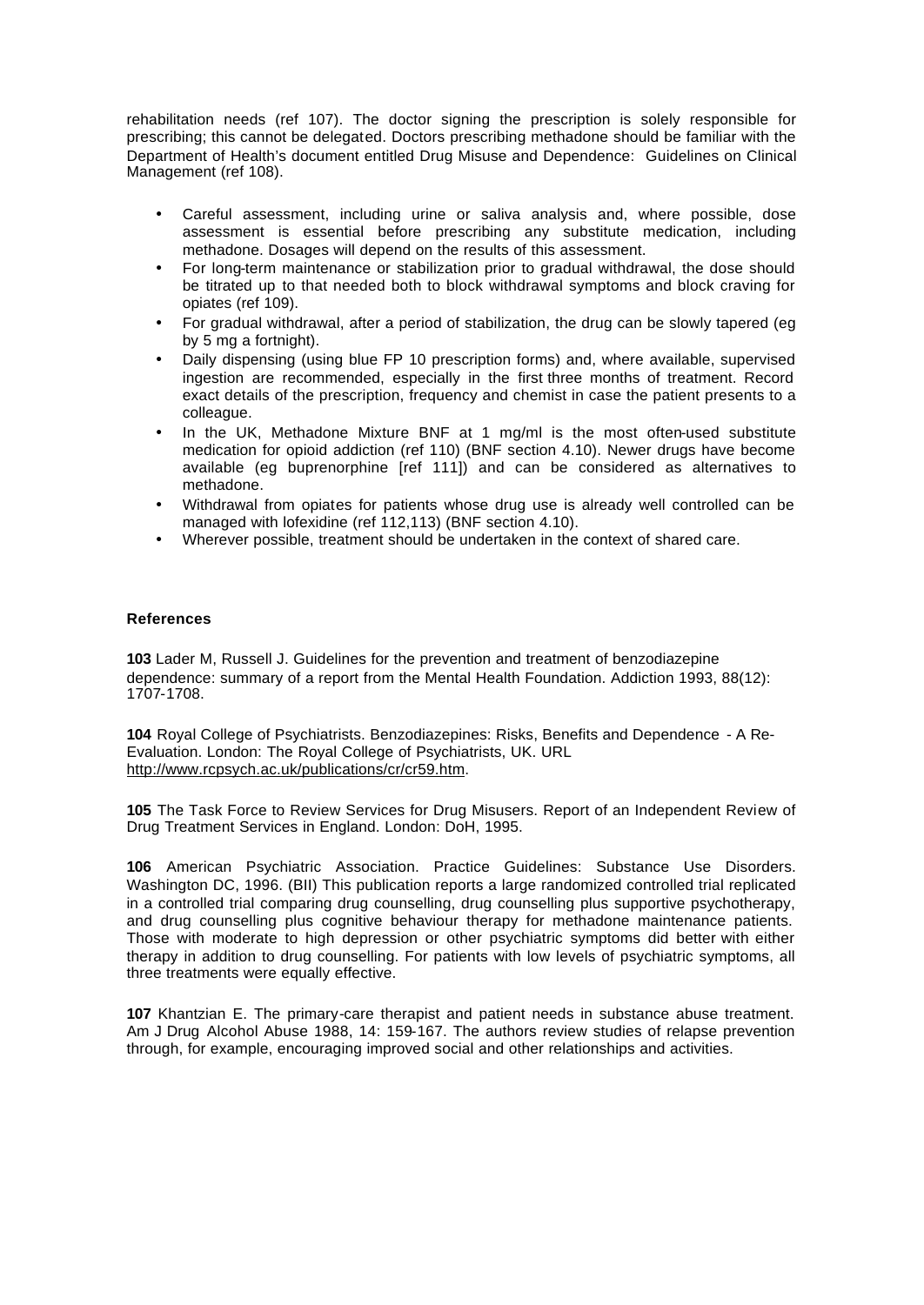**108** Department of Health, The Scottish Office, The Welsh Office and DHSS Northern Ireland. Drug Misuse and Dependence: Guidelines on Clinical Management, 1999.

**109** Amato L, Davoli M, Ferri M, Ali R. Methadone at tapered doses for the management of opioid withdrawal (Cochrane Review). In: The Cochrane Library, Issue 2, 2003. Oxford: Update Software. (AI) Tapered methadone seems to be useful and causes fewer side-effects than other medicated detoxification methods. Moreover, the rate of completion is higher. However, relapse rates are high.

**110** Marsch LC. The efficacy of methadone maintenance interventions in reducing illicit opiate use, HIV risk behaviour and criminality: a meta-analysis. Addiction 1998, 93: 515-532. (A1) This is a systematic review of 11 studies. Results demonstrate a consistent, statistically significant relationship between methadone maintenance treatment and the reduction of illicit opiate use, HIV risk behaviours and drug- and property-related criminal behaviour.

**111** Mattick RP, Kimber J, Breen C, Davoli M. Buprenorphine maintenance versus placebo or methadone maintenance for opioid dependence (Cochrane Review). In: The Cochrane Library, Issue 2, 2003. Oxford: Update Software. (BI) Buprenorphine is an effective intervention for use in the maintenance treatment of heroin dependence, but it is not more effective than methadone at adequate doses.

**112** Gowing L, Farrell M, Ali R, White J. Alpha2 adrenergic agonists for the management of opioid withdrawal (Cochrane Review). In: The Cochrane Library, Issue 2, 2003. Oxford: Update Software. (BI) Ten studies compared a treatment regimen based on an alpha2-adrenergic agonist, with one based on reducing doses of methadone. Participants stay in treatment longer with methadone regimens, which may provide greater opportunity for psychosocial intervention. Methadone regimes may be preferable for withdrawal in outpatient settings where the risk of relapse to heroin use is high. Methadone might also facilitate transfer to maintenance treatment, should completion of withdrawal become unlikely. For those who are well prepared for withdrawal and seeking earlier resolution of withdrawal symptoms, alpha2-adrenergic agonist treatment may be preferred. Clonidine and lofexidine appear equally effective for inpatient settings, but the lower incidence of hypotension makes lofexidine more suited to use in outpatient settings.

**113** Brown AS, Fleming PM. A naturalistic study of home detoxification from opiates using lofexidine. J Psychopharmacol 1998, 12: 93-96.

### **Referral**

Help with life problems, employment and social relationships is an important component of treatment (ref 114).

Shared care between all agencies (non-statutory agencies, NHS mental health and drug misuse services) and professionals involved is essential. Clarity on who is responsible for prescribing and for the physical care of the patient is crucial.

#### **References**

**114** McLellan AT, Arndt IO, Metzger DS. The effects of psychosocial services in substance abuse treatment. JAMA 1993, 269: 1953-1959. (BII) Patients who received employment help, psychiatric care and family therapy had better outcomes than those who received counselling, who in turn had better outcomes than those who received methadone only.